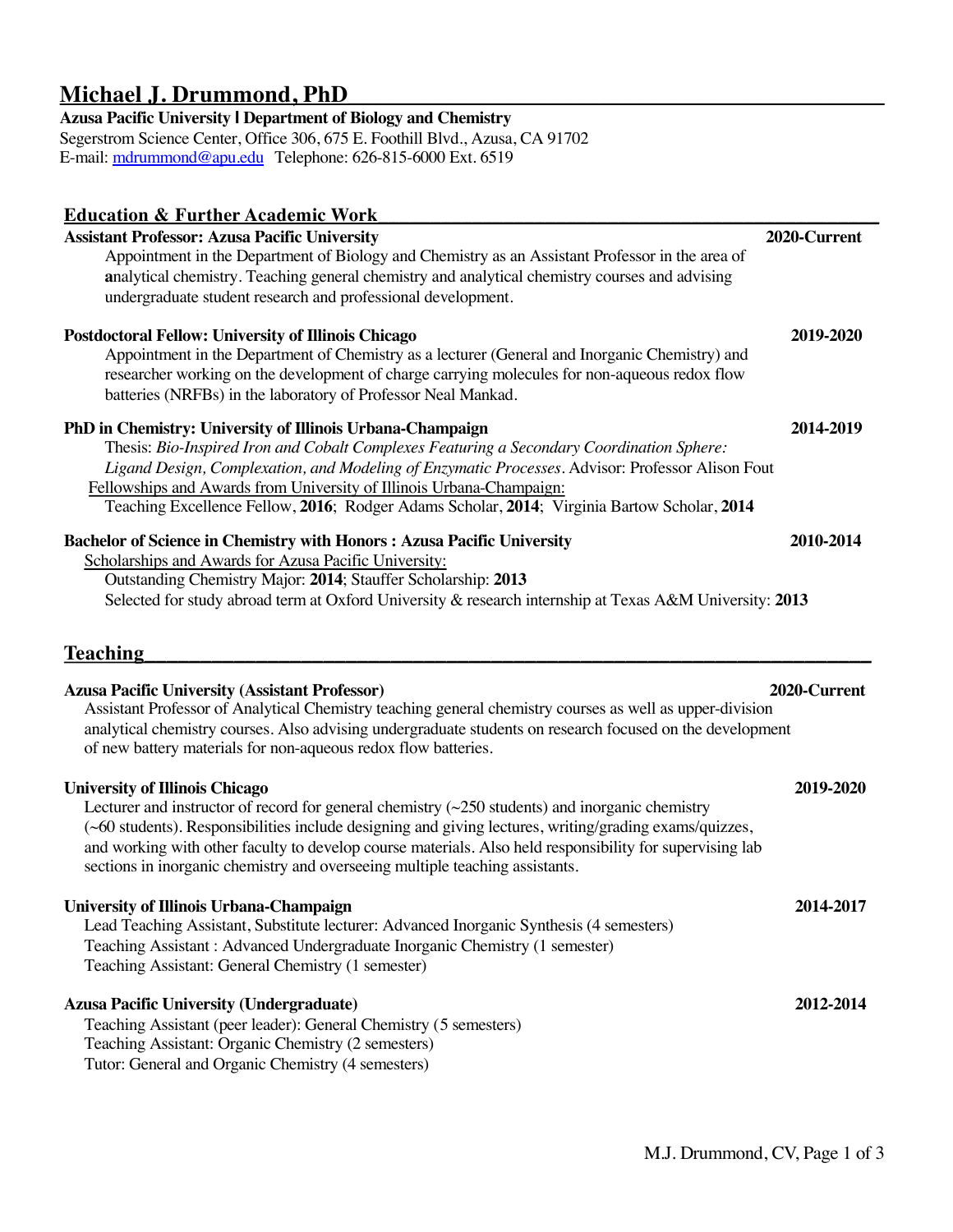# **Publications and Presentations\_\_\_\_\_\_\_\_\_\_\_**\_\_\_\_\_\_\_\_\_\_\_\_\_\_\_\_\_\_\_\_\_\_\_\_\_\_\_\_\_\_\_\_\_\_\_

## **Publications (\* = Co-first authors):**

**Drummond, M. J.**, Gersib, S. G., Kellow, R., Mankad, N.P. A New Molecular Motif for Electron Storage in NRFBs: The δ-bond in Quadruply Bonded Bimetallic Complexes. *Manuscript in preparation.*

Leahy, C.A.\*, **Drummond, M. J.\*** Vura-Weis, J. Fout, A.R. Synthesis of a series of M(II) (M = Mn, Fe, Co) chloride complexes with a ligand capable of inter and intra-molecular hydrogen bonding interactions. *Manuscript in preparation.* 

**Drummond, M. J.**, Leahy, C. A., Lapsheva, E., Woods, T. J., Schelter, E.J. Fout, A.R. Hydrogen Bond Enabled Spin State Switching in Cobalt Complexes with a Secondary Coordination Sphere. *Manuscript in preparation.*

**Drummond, M. J.**, Miller, T. J., Ford, C. L., Fout, A.R. Catalytic Perchlorate Reduction using Iron: Mechanistic Insights and Improved Catalyst Turnover. *ACS Catal.* **2020**, 10, 3175–3182.

Gordon, Z.; Matson, E. M.; Burgess, M.; Miller, T. M.; **Drummond, M. J**.; Lord, R. L.; Rodriguez-Lopez; Fout, A. R. Characterization of Terminal Iron(III)-Oxo and Iron(III)-Hydroxo Complexes Derived from O<sub>2</sub> Activation. *Inorg. Chem.* **2019**, 58, 15801–15811.

**Drummond, M. J.**, Ford, C. L., Gray, D.L., Popsecu, C.V., Fout, A.R., Radical Rebound Hydroxylation Versus H-atom Transfer in Non-Heme Iron(III)-hydroxo Complexes: Reactivity and Structural Differentiation. *J. Am. Chem. Soc.* **2019**, 141, 6639-6650.

Gordon, Z., **Drummond, M. J.**, Matson, E. M., Bogart, J.A., Schelter, E. J., Lord, R. L., Fout, A. R. Tuning the Fe(II/III) Redox Potential in Nonheme Fe(II)–Hydroxo Complexes through Primary and Secondary Coordination Sphere Modifications., *Inorg. Chem.* **2017**, 56, 4852-4863.

Pulukkody, R.,Kyran, S. J., **Drummond, M. J**., Hsieh, C.-H., Darensbourg, D. J., Darensbourg, M. Y., Hammett Correlations as Test of Mechanism of CO-Induced Disulfide Elimination from Dinitrosyl Iron Complexes. *Chem. Sci.*, **2014**, 5, 3795-3802.

### **Presentations:**

**Drummond, M.J.**, Fout, A.R. (July 2019) Modeling Radical Rebound Hydroxylation using Iron Complexes. Schaap Chemistry Symposium, Hope College, Holland, MI.

**Drummond, M.J.**, Fout, A.R. (August 2018) Reactivity of Iron(III)-hydroxide Complexes in a Tetrapodal Ligand Containing a Secondary Coordination Sphere. ACS, Boston, MA.

**Drummond, M.J.**, Fout, A.R. (June 2018). Tetrapodal First Row Metal Complexes Containing a Secondary Coordination Sphere. Metallocofactors in Biology Gordon Research Conference, Mount Holyoke College, South Hadley MA.

**Drummond, M.J.**, Matson, E.M., Gordon, Z., Fout, A.R. (August 2015). Mimicking the Secondary Coordination Sphere of Metalloproteins using a pyrrole-imine Scaffold: Synthesis and Characterization of Cobalt-Oxygen Species. ACS, Boston, MA.

**Drummond, M.J.**, Pulukkody, R., Darensbourg, M.Y. (March 2014) Further Mechanistic Studies of Carbon Monoxide Induced Reductive Elimination Heterocyclic Carbene (NHC)/ Thiolate Dinitrosyl Iron Complex (DNIC). ACS, Dallas, TX.

**Drummond, M.J**., Conrad, M., Tallman, K. (May 2013) Separation of Quorum Sensing molecules from the PAO1 strain of *Pseudomonas aeruginosa* using High Performance Liquid Chromatography and Thin Layer Chromatography. American Society for Microbiology National Meeting, Denver, CO.